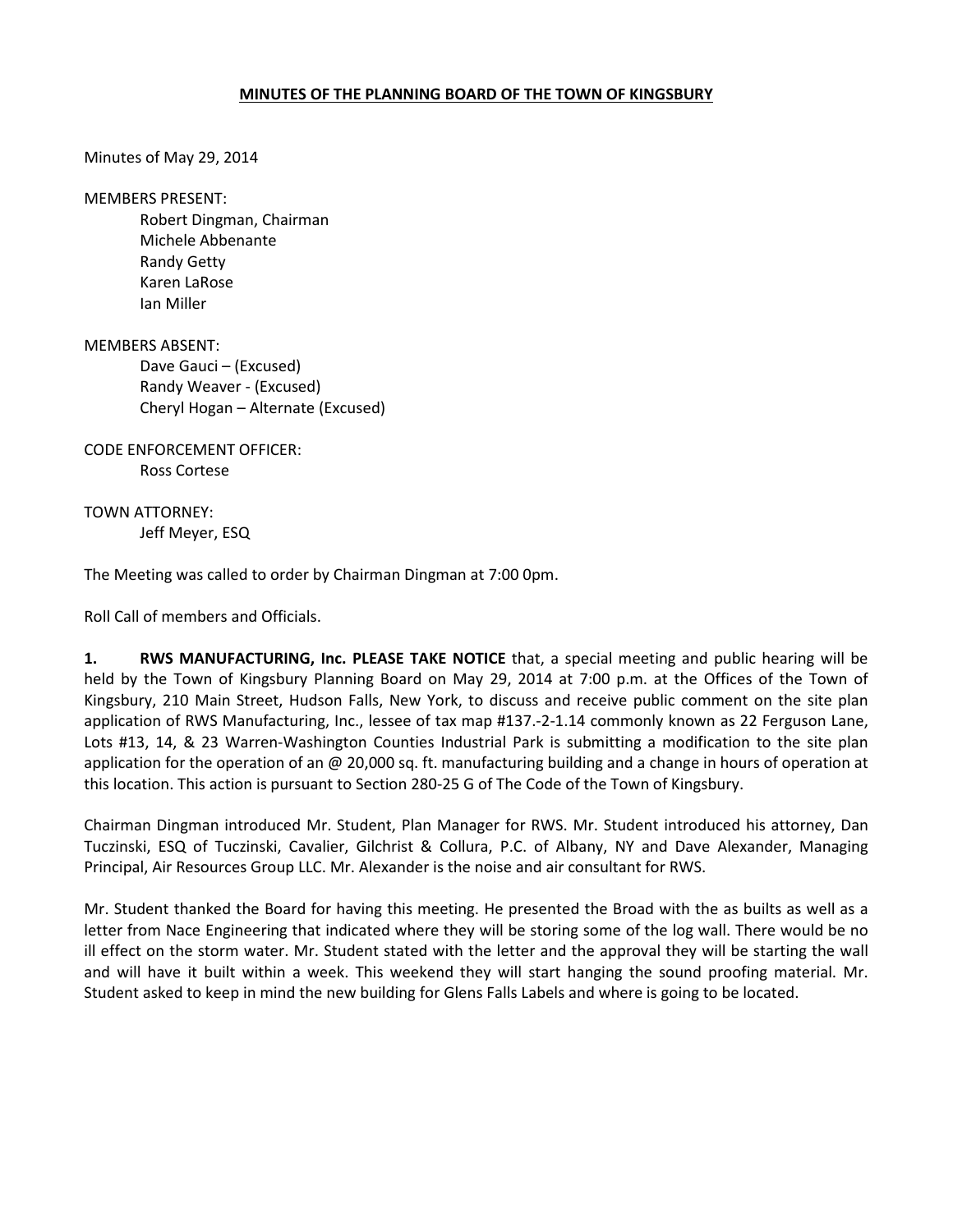Planning Board Meeting Page 2 May 29, 2014

Therefore he does not think they need the sound barriers in that area. If they find they do need them will put them in. Also this weekend they are taking the drum down and putting a new support beam in, mixing with a new oiler system. One end of the drum will be done and then in a couple of weeks the other end will be done. Mr. Student stated any crushing, grinding noise that Mr. Kelly is hearing should go away. Mr. Alexander did spend some time with the Mr. Kelly. Mr. Alexander will be addressing the Board as to how the meeting went.

Mr. Alexander stated he spent about an hour and half with Mr. Kelly on Wednesday, May 28, 2014. Mr. Alexander stated he tried to air every issue possible with Mr. Kelly. He gave him the opportunity to ask any question, any comment and Mr. Alexander offered his opinion back. Mr. Kelly showed Mr. Alexander locations on the property where he thought he had good visibility on his property. Mr. Kelly should him where he could see the door is opened and Mr. Alexander agreed with Mr. Kelly.

Mr. Alexander presented the Board drawings where exactly the elevation and line of sight from Mr. Kelly's property. As long as the trailers stay in the positions they are they are a good block but are not the complete. After seeing this he recommended to RWS a highway style wood wall to block the line of sight at the Kelly property. By blocking the line of sight this wooden wall on top of the berm where the trees are located will alter the direction of the noise. By blocking that we do essentially the same thing the Federal Highway Administration does with their designs.

Mr. Miller questioned the height of the wall and the height of the berm.

Mr. Alexander stated the wall be 12 feet high. Mr. Student stated the berm is between 3 and 4 feet. Mr. Alexander stated the trailers would basically invisible from the other side of the wall. Mr. Alexander explained the different types of sound barrier walls. By installing the wall it will reduce the sounds Mr. Kelly is hearing. Everything he hears around his property is the sum of all of sounds of everything it should make a significant difference. The likelihood of people hearing little or no basic plant operation of the shaver table when the door is opened, he should probably not hear at all. He may still hear the trucks because they are on the outside of the wall on Ferguson Lane. This is the best solution Mr. Alexander sees and also is the suggestion that Mr. Kelly ask for.

Mr. Student stated today to Mr. Alexander owner ship has accepted this suggestion to build a highway style wood wall defining that line sight for the Kelly's.

Mr. Student they would run a balloon test or marker test, go over to Mr. Kelly's and make sure his line of sight and the balloons or markers are covering the area. Mr. Alexander stated Mr. Student will go over to Mr. Kelly's and take a photo and see where the balloons line up with Mr. Kelly's property. By doing this they will know which way to put the fence.

Mr. Miller question if the fence is only for Mr. Kelly's property. Also, questioned about Mr. Colomb property.

Mr. Alexander showed the Board where the fence would go. This will be effective for sound emanating from the side of the building facing Mr. Kelly and Mr. Colomb.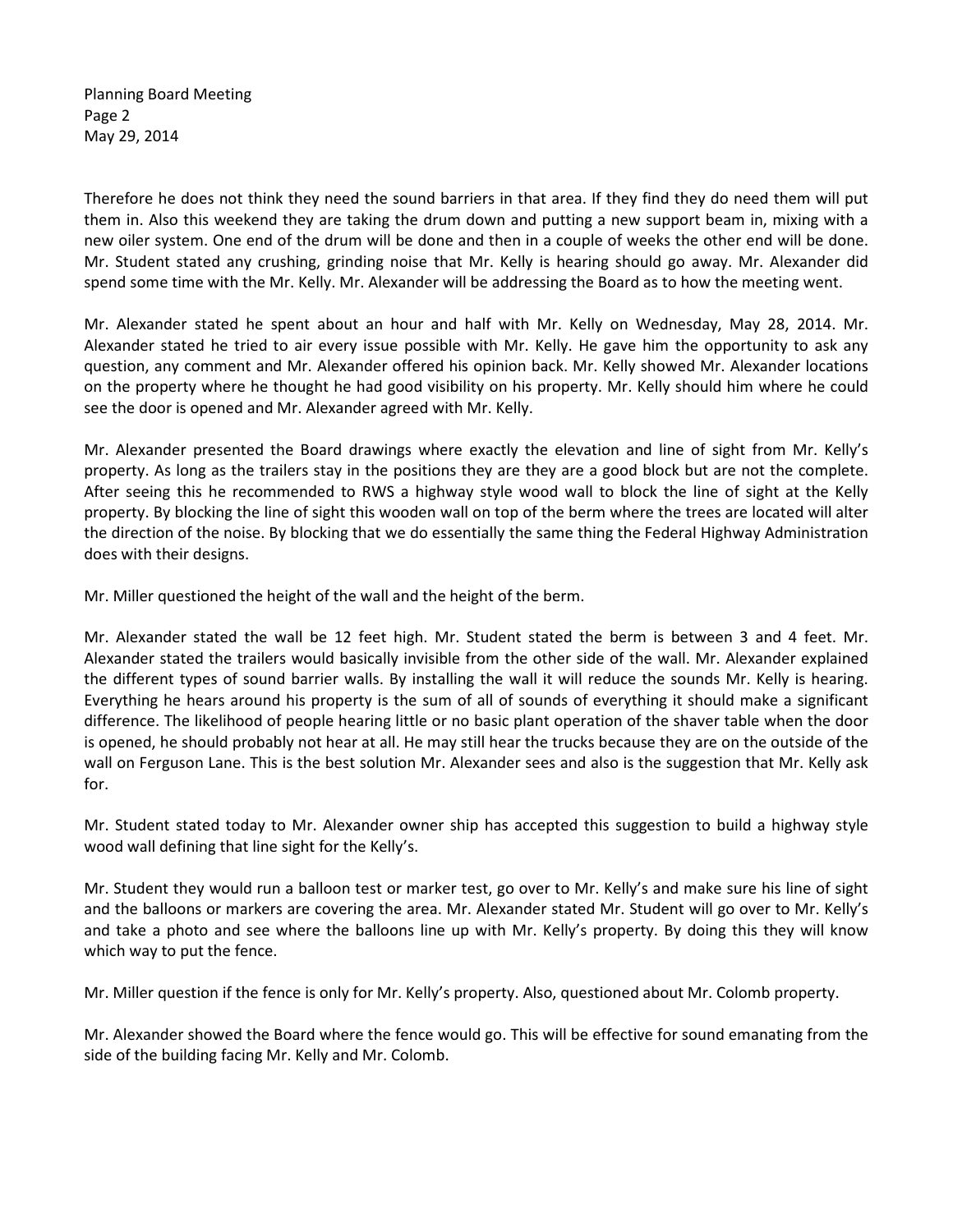Planning Board Meeting Page 3 May 29, 2014

Mr. Alexander stated you have to start the wall to see how much is needed. They can build walls but until they find out if they are effective why would they build a wall if it was not effective? This wall for the Kelly's is a starting point. If in a month from now when Mr. Student is finished with the wall he will sit down with Mr. Kelly for an hour or so and pay attention to what they hear. He will be there observing to see what kind of reduction they are getting.

Discussion ensued where the trailers were going to be placed.

Mr. Kelly stated Mr. Colomb hears a lot of noise and has a line of sight to the shaver doors. They are also getting noise out of the yard from the trucks going back and forth. Mr. Kelly stated if the fence was extended to the entrance it would block Mr. Colobm's view and block more noise coming out of the yard and wouldn't looks so goofy. It would do dual purpose. It would block more of the yard and Mr. Colobm's line of site to the doors.

Mr. Colomb question if the trucks would be running in the evening.

Mr. Student stated they would run their own truck to bring logs in but a lot of tucks don't come in past 7:00pm.

Mr. Kelly stated again that the fence should be extended to the entrance way and it would block a lot of the noise from the log truck going back and forth. .

Mr. Alexander stated Mr. Kelly might be right and that is something they may have to talk about down the road.

Chairman Dingman stated we should start with this but it is opened ended in terms if there is still an issue we can address it. We are not asking you to do more than necessary but we do expect you to do as necessary.

Mr. Student stated they will have the wall up if they get approval and if there is a little give and take they will have it done in thirty days.

Mr. Tuczinski questioned the Board if they put a design together and have everything else together, they are trying to move quickly, and the Board is in agreement and RWS get an approval they will come back and see where they are at with what has been done.

Mr. Student stated he would like to understand what Mr. Kelly is looking for.

Mr. Kelly stated he would like to shoot the grade from the edge of his property. From this you would know the height of the door.

Mr. Getty stated to Mr. Kelly your property has different height also. Do you want it from the ground floor of your house, window height?

Mr. Kelly stated they would be pretty close.

Mr. Student questioned Mr. Kelly if they took a shot at the edge of his deck and one at the door and then the height of the door.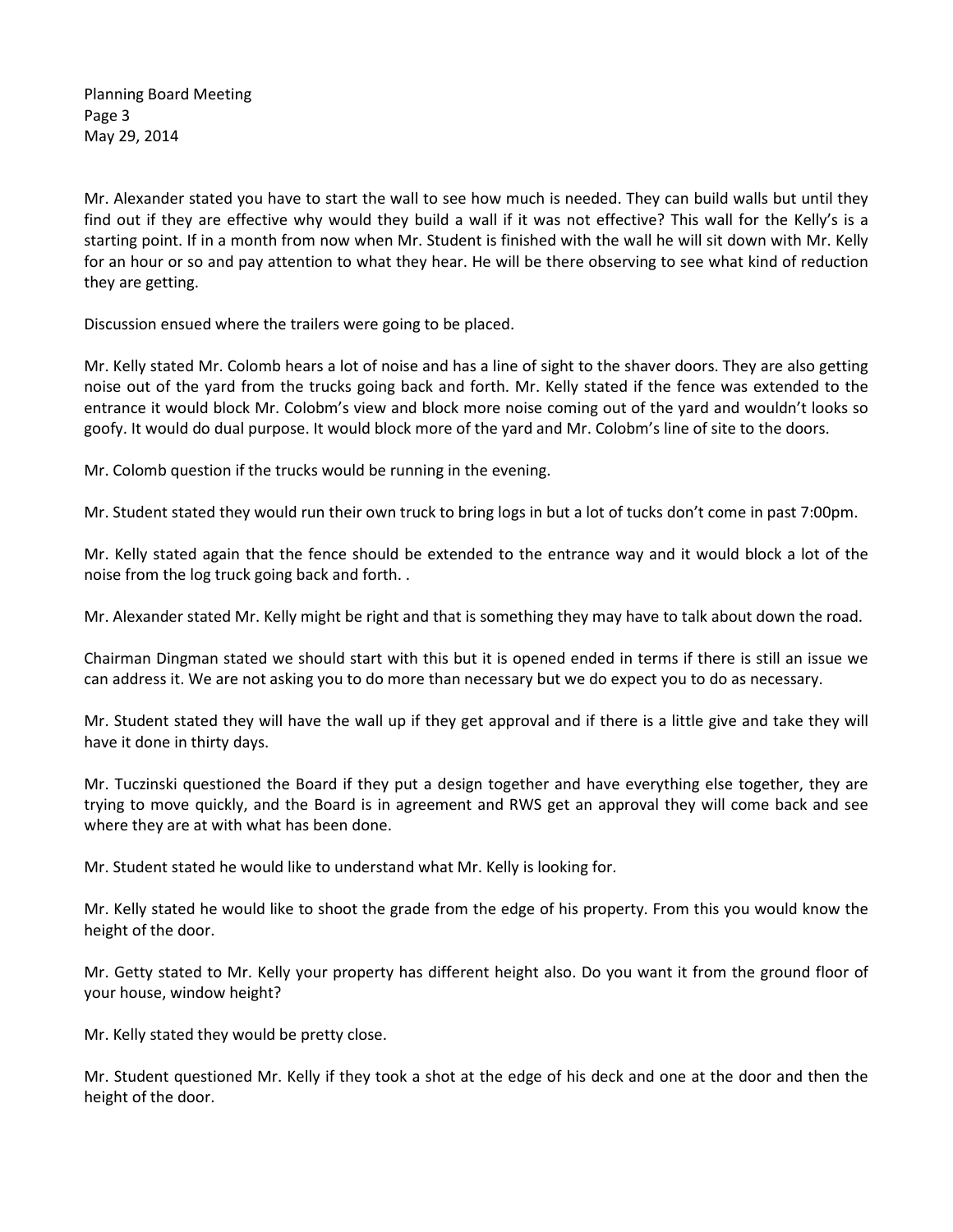Planning Board Meeting Page 4 May 29, 2014

Mr. Alexander suggested putting flags on one of the trucks and on the shaver room door where you can see, you would not have to shoot it but you will be able to take a photo of that line.

Mr. Kelly agreed to this.

Mr. Miller stated it is great they are looking at Mr. Kelly's property but he thinks they should be looking at Mr. Colomb's property as well. If they are going to build a wall he feels RWS should extend the wall a little bit further you could kill two birds with stone.

Mr. Alexander stated he thinks that might be something they have to look at. He is not sure how far the fence will be that Mr. Student indicated on the drawing because it gives the Board the wrong impression. Whether or not that is the fence length they would have ended up with he does not know and would like to see what they will be doing. Mr. Alexander would like to run a visibility check first.

Mr. Miller still had concern with the length of the wall.

Mr. Alexander stated they don't know how long the wall will be until they actually put up flags and flag the line of sight. The wall will age over time and will actually acquire an appearance of a log, which will acquire a natural appearance which you may find attractive.

Paul Bromley, 270 Kingsbury Road, stated he thinks this is a great idea. Mr. Bromley questioned if the W/W IDA needs to approve the changes. Mr. Bromley stated he feels the IDA should be included due to they are the ones who required the trees as buffers.

Mr. Student stated he has spoken to Tom Nace, Nace Engineering regarding this. Mr. Nace will contact the IDA engineer if they get their approval tonight.

Chairman Dingman stated he would like to see a list of items of things to be done with dates on them. He recommend to the Board temporarily allow operation on Saturday's from 7:00 am until 12:00pm. We will revisit if you nail everything down by the June meeting and we can close the public hearing and make a final decision.

Mr. Tuczinski questioned if the Board would consider allowing them to work until 3:00pm on Saturdays as they are already working until 7:00 am. Mr. Tuczinski stated they Chairman Dingman stated he is will to give them five hours on Saturday and they are asking for eight hours. They will not be working every Saturday. They will need to be shut down at least one weekend a month.

Mr. Alexander stated after speaking with Mr. Kelly he told Mr. Student this is a relationship issue. The company needs to be a part of the community. Mr. Student agreed to this.

Chairman Dingman stated for the record talking to the neighbors will be part of the stipulation.

Chairman Dingman stated he would like to have a resolution put together for the June meeting. Mr. Student agreed to this request.

Chairman Dingman asked the Board for their opinions.